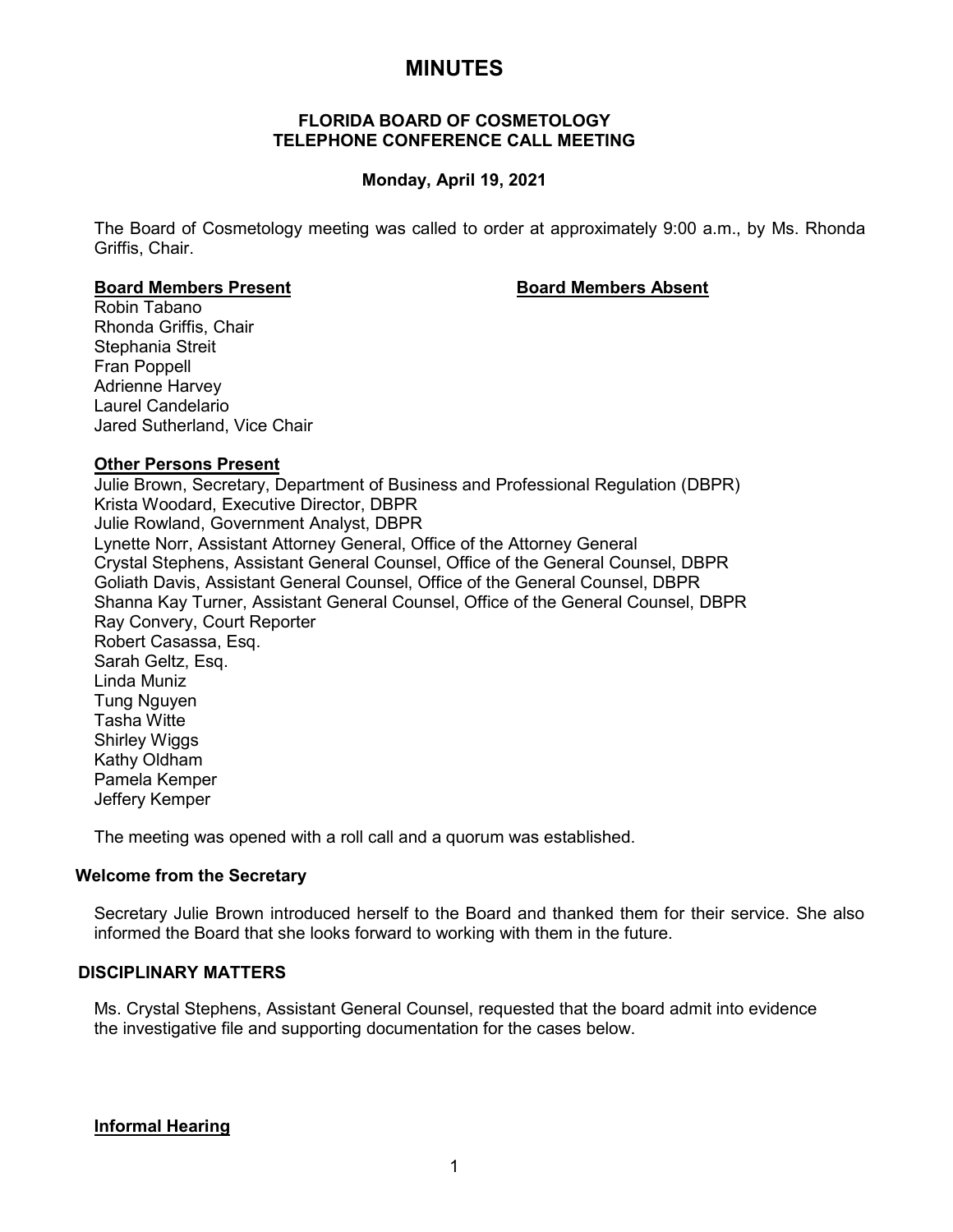Ms. Stephens presented the following cases for consideration by the Board. The Board found that the Respondents were properly served with the Administrative Complaint, the Respondents failed to respond within 21 days thereby waiving their right to elect a hearing in these matters, that the Board accept the allegations as stated in the Administrative Complaint and adopt them as the findings of fact and conclusions of law of the Board and imposed the penalties shown below:

- Linda Muniz; Fern Park; Case No. 2019018357 \$500 fine and \$374.61 costs to be paid within six months
- TN Red Nails; Tamarac; Case No. 2020040560 \$500 fine and \$74.53 costs to be paid within six months

## **Election of Waiver of Rights and Final Order**

Mr. Davis and Ms. Stephens presented the following cases for consideration by the Board. The Board found that the Respondents were properly served with the Administrative Complaint, the Respondents failed to respond within 21 days thereby waiving their right to elect a hearing in these matters, that the Board accept the allegations as stated in the Administrative Complaints and adopt them as the findings of fact and conclusions of law of the Board and imposed the penalties shown below:

- Elite Nails & Spa; West Palm Beach: Case No. 2019047124 \$1,700 fine and \$179.16 costs to be paid within six months Revocation of license CE10004672
- Nail Expert & Spa; Ruskin; Case No. 2020046884 \$1,000 fine and \$91.41 costs to be paid within six months Suspension of license CE9970060 for 30 days
- Star Nails & Spa 2; Oakland Park; Case No. 2020046495 \$550 fine and \$92.36 costs to be paid within six months
- Venetian Nail Spa; Coral Springs; Case No. 2020010096 \$1,050 fine and \$195.50 costs to be paid within six months Suspension of license CE10006252 for 30 days
- Lovely Nails I; Lauderdale Lakes; Case No. 2020041984 \$500 fine and \$122.20 costs to be paid within six months
- Uprising Salon & Barbershop; Deerfield Beach; Case No. 2020012314 \$1,250 fine and \$82.56 costs to be paid within six months

## **Motion for Waiver of Rights and Final Order**

Mr. Davis, Ms. Turner and Ms. Stephens presented the following cases for consideration by the Board. The Board found that the Respondents were properly served with the Administrative Complaint, and have elected to waive their rights to a hearing in these matters. The Board moved to accept the allegations as stated in the Administrative Complaint and adopt them as the findings of fact and conclusions of law of the Board and imposed the penalties shown below:

- Tung Minh Pham; West Palm Beach; Case No. 2019050027 \$1,400 fine and \$146.49 costs to be paid within six months Revocation of license FV9543139
- Indigo Cuts; Pembroke Pines; Case No. 2020045498 \$1,500 fine and \$70.11 costs to be paid within six months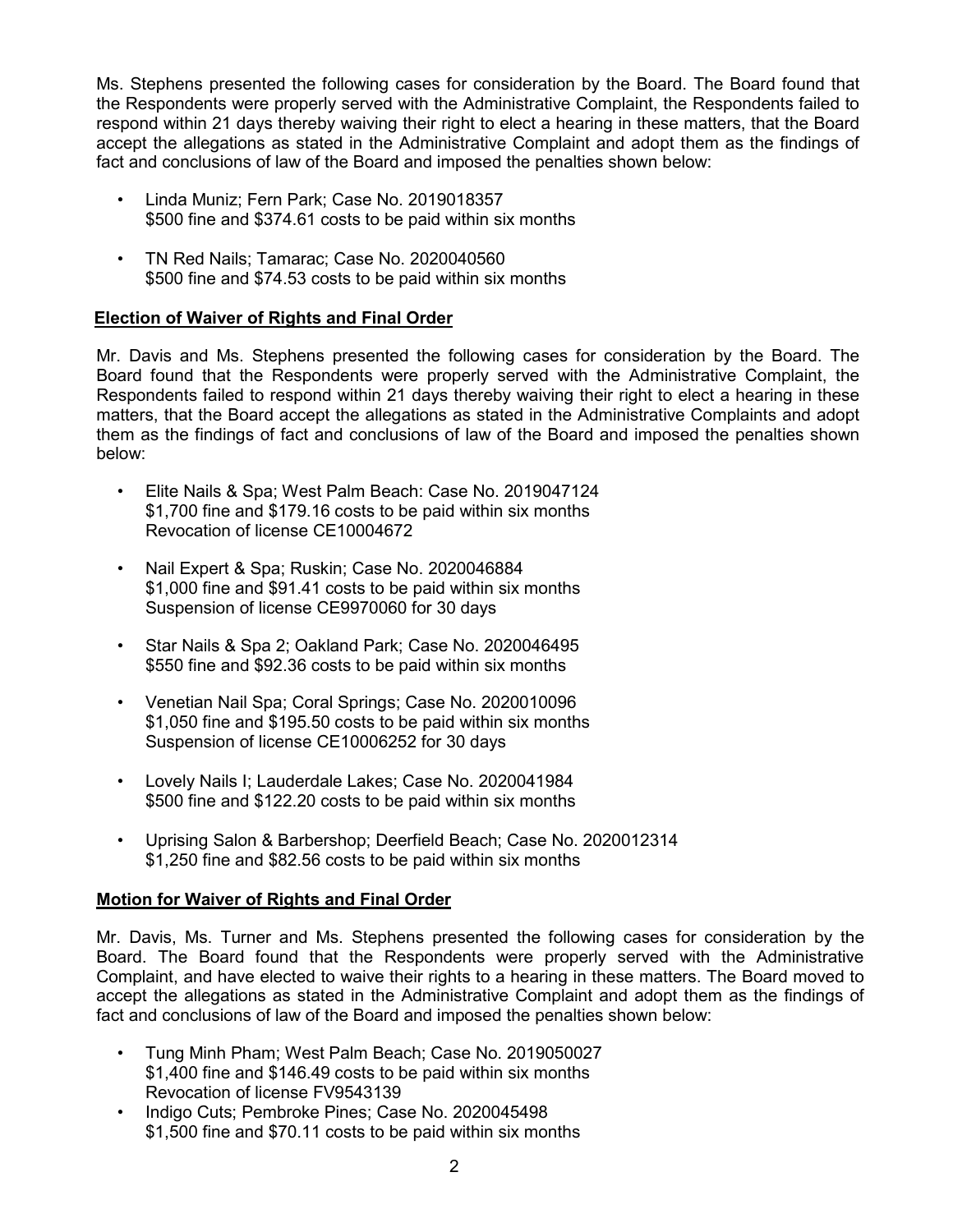- Prime Time Hair & Nails; Delray Beach; Case No. 2020050338 \$200 fine and \$129.36 costs to be paid within six months
- Anibal Roman; Boynton Beach; Case No. 2020053189 \$500 fine and \$129.36 costs to be paid within six months Suspension of license FV9586212 for 30 days
- Garey Johnson; Sanford; Case No. 2020048280 \$1,000 fine and \$267.08 costs to be paid within six months
- Kikis Hair Kreations; Port St. Lucie; Case No. 2020038932 \$250 fine and \$162.83 costs to be paid within six months
- Erschad Akbar; Coconut Creek; Case No. 2020055806 \$500 fine and \$129.36 costs to be paid within six months
- Love Nail 2; Stuart; Case No. 2020049805 \$700 fine and \$168.05 costs to be paid within six months
- Tracy Nguyen; Stuart; Case No. 2020052143 \$250 fine and \$146.49 costs to be paid within six months
- Nextgen Nails at Boynton; Boynton Beach; Case No. 2020049799 \$900 fine and \$126.49 costs to be paid within six months
- Kirenia Cadalzo; Port St. Lucie; Case No. 2020045909 \$250 fine and \$126.17 costs to be paid within six months
- Kateria Smith; Ocala; Case No. 2020040973 \$1,000 fine and \$344.59 costs to be paid within six months
- Top Design Nails; Stuart; Case No. 2020030600 \$500 fine and \$187.29 costs to be paid within six months
- 3DS Barber Salon; Vero Beach; Case No. 2020005260 \$1,300 fine and \$195.50 costs to be paid within six months
- Nga Nguyen; Tampa; Case No. 2020015501 \$500 fine and \$60.45 costs to be paid within six months Revocation of license FV9617880
- Elegant Nails; Tallahassee; Case No. 2020038870 \$250 fine and \$53.93 costs to be paid within six months
- Pro Nails; Clearwater; Case No. 2020044048 \$500 fine and \$74.99 costs to be paid within six months

## **Settlement Stipulation**

Mr. Davis and Ms. Turner presented the following cases for consideration by the Board. The Board found that the Respondents were properly served with the Administrative Complaint, the Respondents failed to respond within 21 days thereby waiving their right to elect a hearing in this matter, that the Board accept the allegations as stated in the Administrative Complaint and adopt them as the findings of fact and conclusions of law of the Board and imposed the penalties shown below: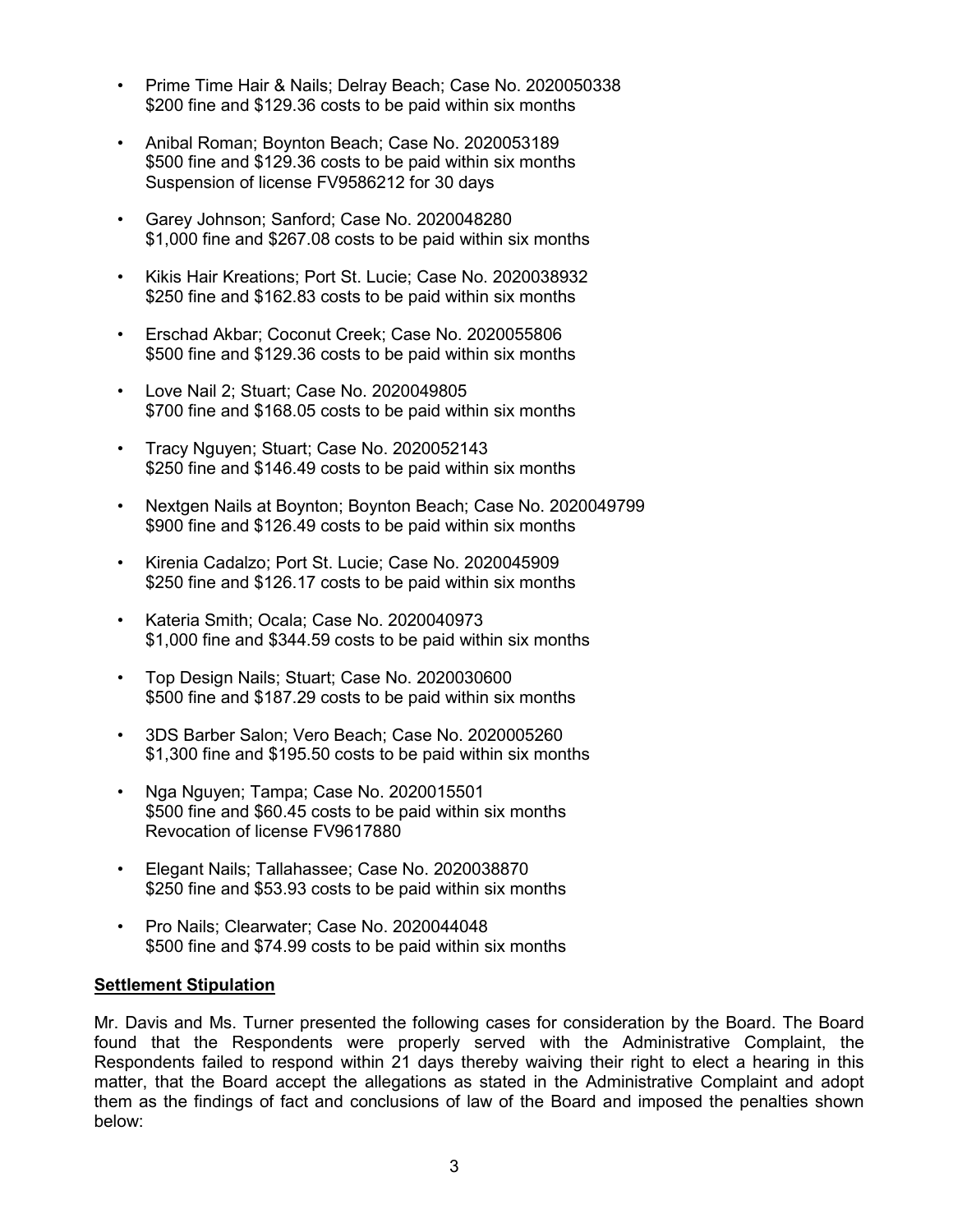- Ocala Nail Salon and Kha Kinh Dang; Ocala; Case Nos. 2020046490 & 2020057758 \$500 fine and \$356.36 costs to be paid within six months
- B V T Nails; Dunedin; Case No. 2020050076 \$500 fine and \$82.36 costs to be paid within six months
- Legacy 1; Orlando; Case No. 2020033874 \$500 fine and \$438.49 costs to be paid within six months
- Soho Nail Spa; Clearwater; Case No. 2020050331 \$500 fine and \$82.35 costs to be paid within six months
- T'Amour Nails; Pembroke Pines; Case No. 2020039854 \$650 fine and \$70.11 costs to be paid within six months
- Holiday Nail; Holiday; Case No. 2020049801 \$500 fine and \$96.63 costs to be paid within six months
- TL Luxury Nails; Ft. Lauderdale; Case No. 2020049698 \$500 fine and \$95.93 costs to be paid within six months
- A&H Nails Co.; Spring Hill; Case No. 2020049800 \$500 fine and \$87.58 costs to be paid within six months
- Tiffany Nails & Skincare; Boynton Beach; Case No. 2020049804 \$750 fine and \$110.31 costs to be paid within six months
- Angel Beauty Bar & Barbershop; N. Lauderdale; Case No. 2020039383 \$200 fine and \$98.74 costs to be paid within six months
- Bao Nguyen Ho; Tallahassee; Case No. 2020038877 \$250 fine and \$47.41 costs to be paid within six months
- Goddess Nails; Bradenton; Case No. 2020036683 \$500 fine and \$74.99 costs to be paid within six months
- Thanh Cong Pham; Stuart; Case No. 2020040098 \$250 fine and \$126.17 costs to be paid within six months
- Mimi Nails & Spa; Valrico; Case No. 2020043632 \$500 fine and \$42.15 costs to be paid within six months

## **Motion for Informal**

Ms. Stephens presented the following case for consideration by the Board. The Board found that the Respondent was properly served with the Administrative Complaint, and have elected to waive their rights to a hearing in this matter. The Board moved to accept the allegations as stated in the Administrative Complaint and adopt them as the findings of fact and conclusions of law of the Board and imposed the penalties shown below:

• Turbo Nails; New Port Richey; Case No. 2020047984 \$1,000 fine and \$91.41 costs to be paid within six months Suspension of license CE10006285 for 30 days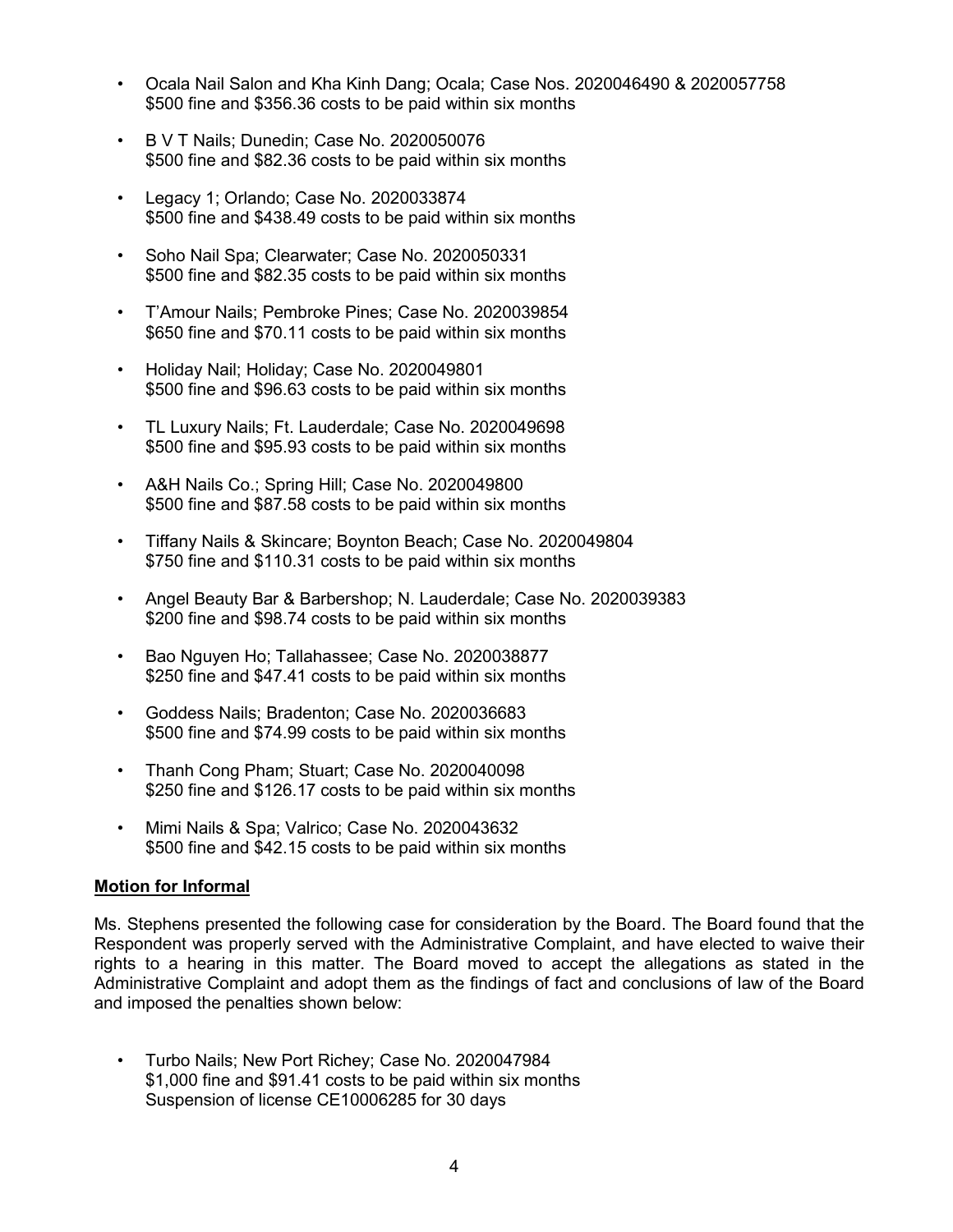## **Department Attorney Report**

Ms. Stephens informed the Board that as of March 9, 2021, there were 70 open cosmetology cases in the legal section.

## **APPLICATIONS**

## **Continuing Education Courses**

## **Initial Review**

ASM Beauty World Academy – Cosmetology CE Course 10 Hour Internet After review, the Board moved to approve the course.

## Mountain Troll Marketing – FL Cosmetology Domestic Abuse 10 Hour Internet

Ms. Kathy Oldham was present for the meeting. After review, the Board moved to approve the course with the following contingencies: update references and source materials, and replace sterilize with sanitized, replace esthetician with facial specialist, and replace 16 hours of continuing education with 10 hours. The corrections must be submitted to the Executive Director within 30 days of the date of the order for approval.

## Cosmetology Renewals – Florida 10 Hour Internet

After review, the Board moved to approve the course with the following contingency: remove out of scope sentence from the course materials. The correction must be submitted to the Executive Director within 30 days of the date of the order for approval.

#### Cloud Nine Beauty School – Continuing Education Course 16 Hour Internet

Mr. Hung Nguyen was present for the meeting. After review, the Board moved to deny the course based on the course content being outside the scope of practice of Florida Board of Cosmetology licensees, product driven, incorrect information, and outdated references.

## Monique Cosmetique – CE Requirement 10 Hour Internet

Ms. Tasha Witte was present for the meeting. After review, the Board moved to approve the course with the following contingency: update laws and rules. The correction must be submitted to the Executive Director within 30 days of the date of the order for approval.

## Cloud Nine Beauty School – Continuing Education Course 10 Hour Internet

Ms. Nguyen was present for the meeting. After review, the Board moved to deny the course based on the course content being outside the scope of practice of Florida Board of Cosmetology licensees, product driven, incorrect information, and outdated references.

## Global Trichology – Introduction to Trichology 4 Hour Internet

After review, the Board moved to approve the course with the following contingency: strike the second bullet of the course objectives. The correction must be submitted to the Executive Director within 30 days of the date of the order for approval.

## MiladyPro – Make More Money with Service 1 Hour Internet

After review, the Board moved to approve the course with the following contingency: update references. The corrections must be submitted to the Executive Director within 30 days of the date of the order for approval.

## MiladyPro – Men's Haircutting 1 Hour Internet

After review, the Board moved to approve the course with the following contingency: update references. The corrections must be submitted to the Executive Director within 30 days of the date of the order for approval.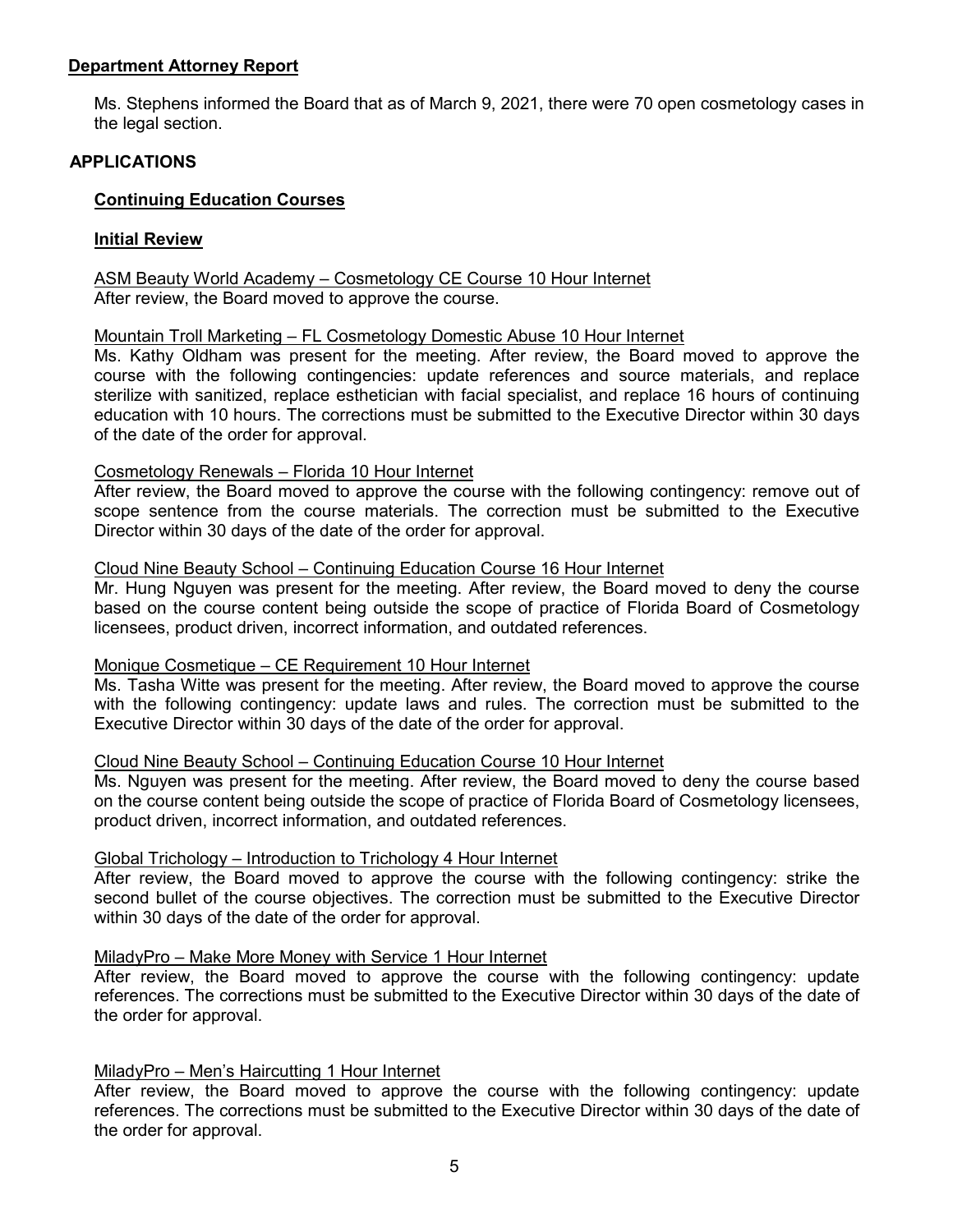## MiladyPro – Make More Money with Nail Services 1 Hour Internet

After review, the Board moved to approve the course with the following contingency: update references. The corrections must be submitted to the Executive Director within 30 days of the date of the order for approval.

## MiladyPro – Make More Money with Salon Suites 1 Hour Internet

After review, the Board moved to approve the course with the following contingency: update references. The corrections must be submitted to the Executive Director within 30 days of the date of the order for approval.

## MiladyPro – Domestic Abuse Awareness 1 Hour Internet

After review, the Board moved to approve the course with the following contingency: update references. The corrections must be submitted to the Executive Director within 30 days of the date of the order for approval.

## MiladyPro – Human Trafficking Awareness 1 Hour Internet

After review, the Board moved to approve the course with the following contingency: update references. The corrections must be submitted to the Executive Director within 30 days of the date of the order for approval.

## MiladyPro – Infection Control 4 Hour Internet

After review, the Board moved to approve the course with the following contingency: update references. The corrections must be submitted to the Executive Director within 30 days of the date of the order for approval.

## MiladyPro – Razor Cutting w/Nick Arrojo: One Length Bob with Blunt Bangs 1 Hour Internet After review, the Board moved to approve the course with the following contingency: update references. The corrections must be submitted to the Executive Director within 30 days of the date of the order for approval.

MiladyPro – Razor Cutting w/Nick Arrojo: Classic Long Layer w/ Choppy Bangs 1 Hour Internet After review, the Board moved to approve the course with the following contingency: update references. The corrections must be submitted to the Executive Director within 30 days of the date of the order for approval.

MiladyPro – Razor Cutting w/Nick Arrojo: Bob Graduation + Side Swept Bangs 1 Hour Internet After review, the Board moved to approve the course with the following contingency: update references. The corrections must be submitted to the Executive Director within 30 days of the date of the order for approval.

## MiladyPro – Make More Money with Clients 1 Hour Internet

After review, the Board moved to approve the course with the following contingency: update references. The corrections must be submitted to the Executive Director within 30 days of the date of the order for approval.

MiladyPro – Make More Money with Marketing 1 Hour Internet

After review, the Board moved to approve the course with the following contingency: update references. The corrections must be submitted to the Executive Director within 30 days of the date of the order for approval.

## MiladyPro – Make More Money with Retail 1 Hour Internet

After review, the Board moved to approve the course with the following contingency: update references. The corrections must be submitted to the Executive Director within 30 days of the date of the order for approval.

Continuingcosmetology.com – Florida 10 Hour CE Course 10 Hour Internet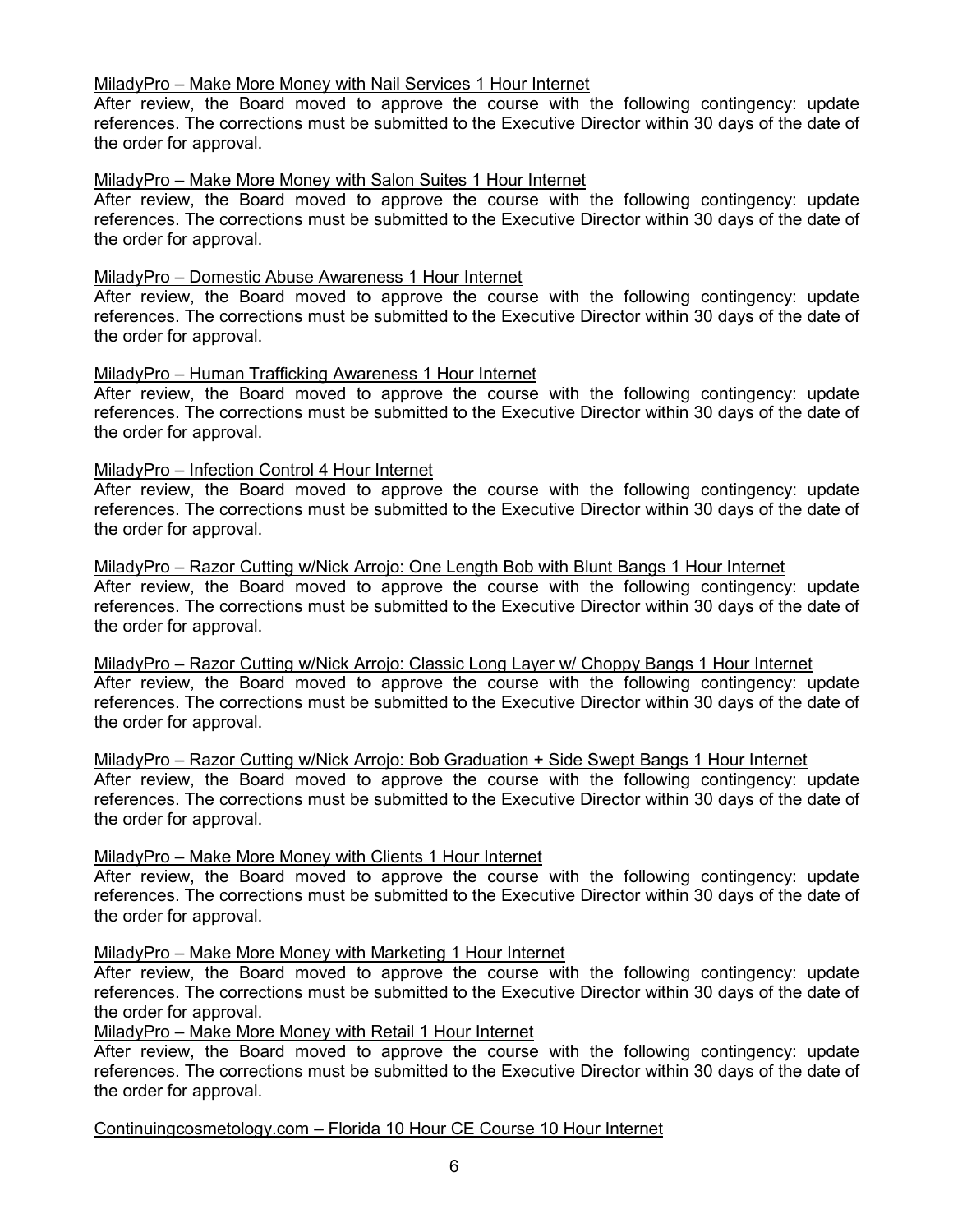After review, the Board moved to approve the course with the following contingencies: strike product driven references, update laws and rules references, and add sentence that specifies MMA is illegal in Florida. The corrections must be submitted to the Executive Director within 30 days of the date of the order for approval.

## Jumozy – Microdermabrasion: Crystal Free Techniques 5 Hour Internet

Ms. Kathy Oldham was present for the meeting. After review, the Board moved to approve the course.

## **RECESS**

There being no further business, the meeting was recessed at approximately 1:45 p.m.

## **Tuesday, April 20, 2021**

The Board of Cosmetology meeting was called to order at approximately 9:00 a.m., by Ms. Rhonda Griffis, Chair.

Adrienne Harvey (excused)

**Board Members Present Board Members Absent** Robin Tabano Stephania Streit Fran Poppell Laurel Candelario Jared Sutherland, Vice Chair

## **Other Persons Present**

Krisa Woodard, Executive Director, Department of Business and Professional Regulation (DBPR) Julie Rowland, Government Analyst, DBPR Lynette Norr, Assistant Attorney General, Office of the Attorney General Crystal Stephens, Assistant General Counsel, Office of the General Counsel, DBPR Shanna Kay Turner, Assistant General Counsel, Office of the General Counsel, DBPR Ray Convery, Court Reporter Marissa Savelle Oumayme Bouda Eric Zausner Page Csonka Sharell Collins Celine Vu Gabriela Silva Ojeda Nancy Russ Violeta Friestad Yousef Atouni Vanessa Nguyen Eleana Bou Thomas Saxton Dana Barnett

The meeting was opened with a roll call and a quorum was established. The Board excused the absence of Ms. Adrienne Harvey from the meeting.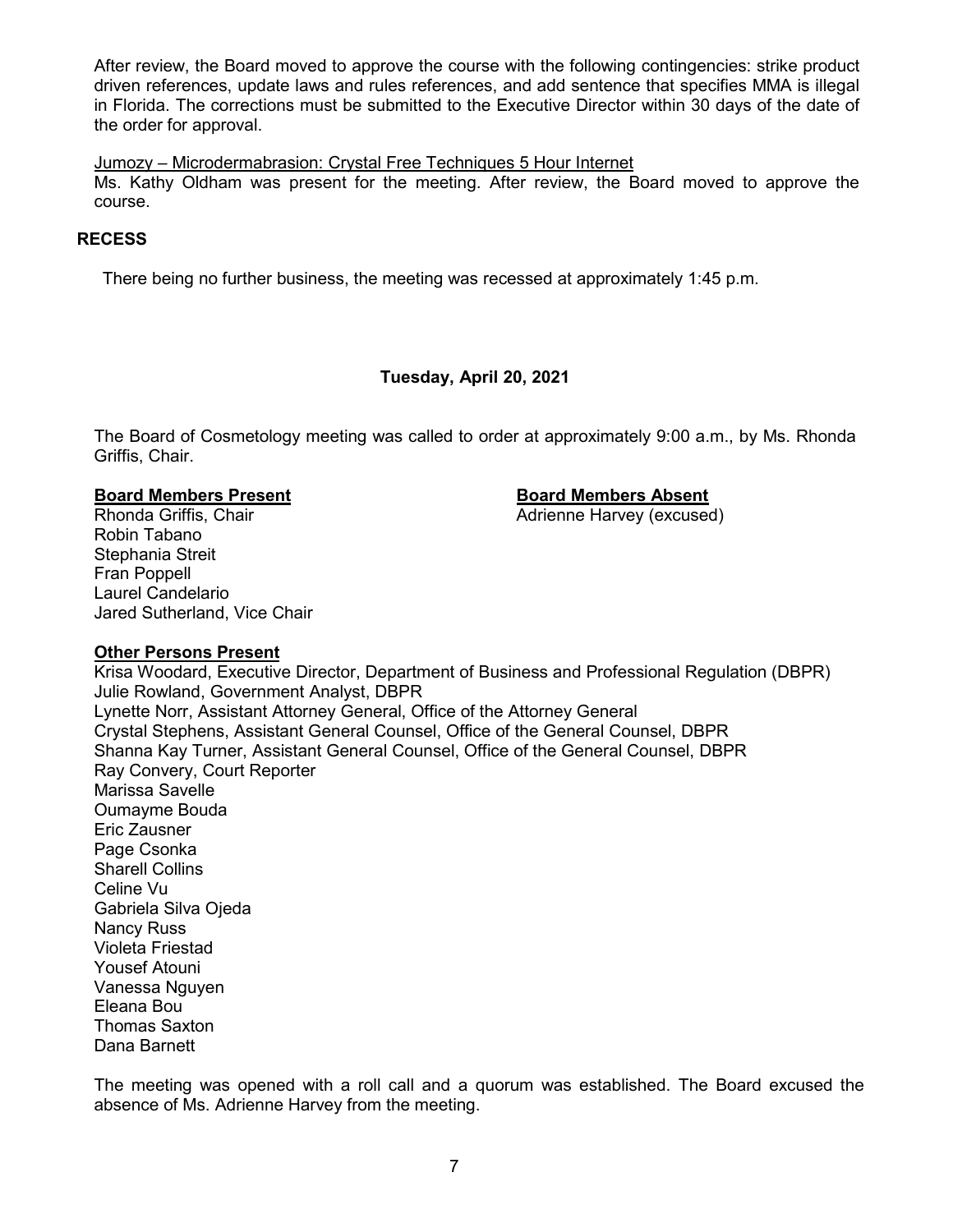## **APPROVAL OF MINUTES**

The Board approved the minutes of the March 1, 2021 Board meeting.

## **APPLICATIONS**

## **Licensure Applications**

## **Initial Review**

## Elvis Pimenta / New York

Mr. Pimenta was not present for the meeting. After review, the Board moved to deny the application due to the applicant having a license or authority to practice the regulated profession (Barbers' Board) revoked, suspended or otherwise acted against by the licensing authority of any jurisdiction; obtaining a Florida Barber's license to practice a profession by bribery, by fraudulent misrepresentation, or through an error of the department or board; by submission of a SpanTran evaluation that was not genuine; and by failing to disclose as prior discipline revocation of a Florida Barber's license.

## Marissa Savelle

Ms. Savelle was present for the meeting. After review, the Board moved to approve the application.

## Richelle De Melo Nobre

Ms. Nobre was not present for the meeting. After review, the Board moved to deny the application due to the applicant having a license or authority to practice the regulated profession (Barbers' Board) revoked, suspended or otherwise acted against by the licensing authority of any jurisdiction; obtaining a Florida Barber's license to practice a profession by bribery, by fraudulent misrepresentation, or through an error of the department or board; by submission of a SpanTran evaluation that was not genuine; and by failing to disclose as prior discipline revocation of a Florida Barber's license.

#### Nam Hoai Nguyen

Ms. Nguyen not present for the meeting. After review, the Board moved to deny the application due to applicant having a license or authority to practice the regulated profession revoked, suspended or otherwise acted against by the licensing authority of any jurisdiction; obtaining a Florida license to practice a profession by bribery, by fraudulent misrepresentation, or through an error of the department or board; obtaining a Florida license by fraudulent misrepresentation by submitting false documentation based on a Colorado license and by failing to disclose as prior discipline relinquishment of a Florida Nail Specialist registration.

## Oumayma Bouda / Morocco

Ms. Bouda, and Mr. Yousef Atouni were present for the meeting. After review, Ms. Bouda verbally waived the 90 day deemer clause to allow her additional time to provide additional documentation.

## Jalayne Barbosa / New York

Ms. Barbosa was not present for the meeting. After review, the Board moved to deny the application due to the applicant having a license or authority to practice the regulated profession (Barbers' Board) revoked, suspended or otherwise acted against by the licensing authority of any jurisdiction; obtaining a Florida Barber's license to practice a profession by bribery, by fraudulent misrepresentation, or through an error of the department or board; by submission of a SpanTran evaluation that was not genuine; and by failing to disclose as prior discipline revocation of a Florida Barber's license.

## Thi Hoang An Le

Ms. Le was not present for the meeting. After review, the Board moved to approve the application.

## Thuy Thi Tran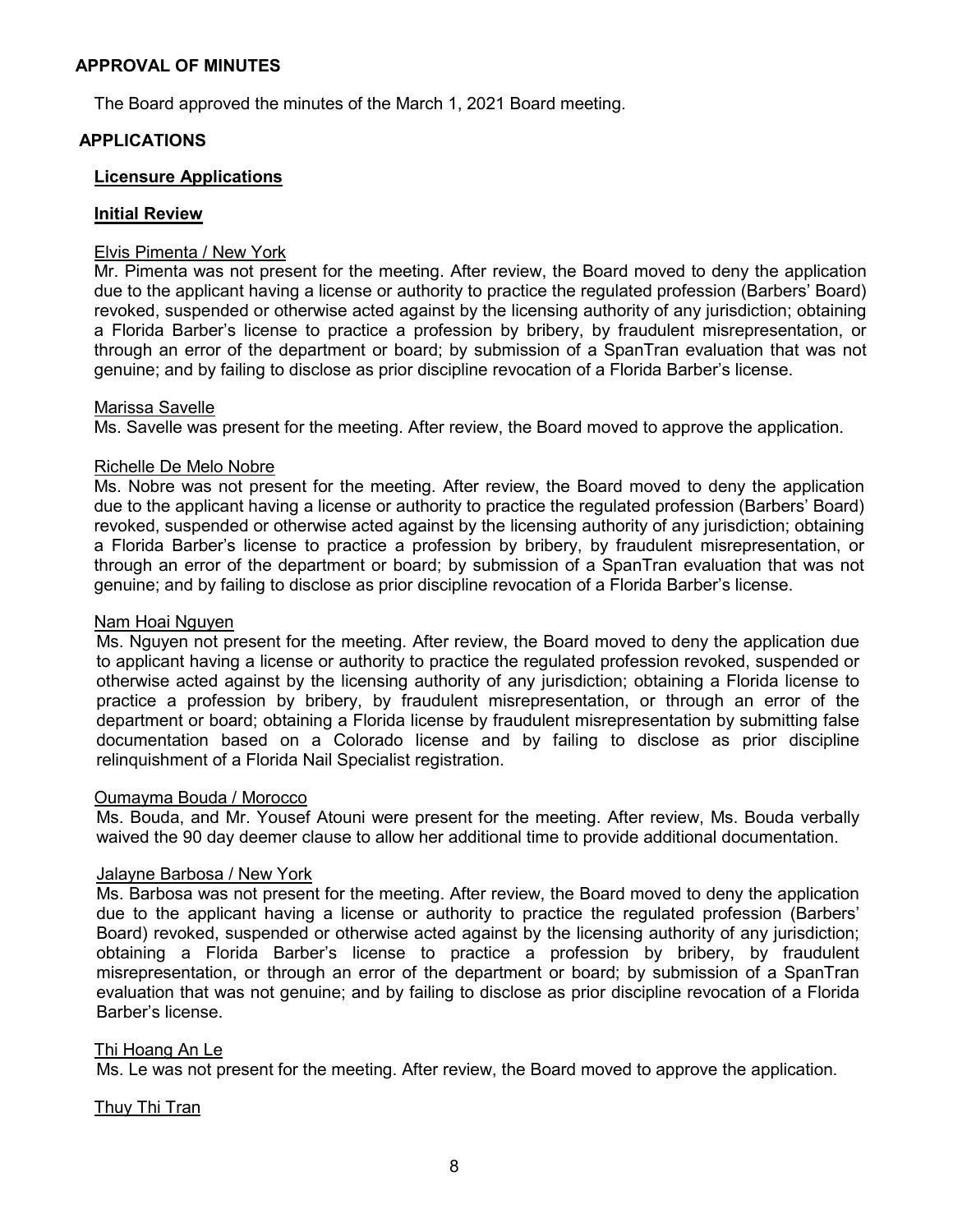Ms. Tran was not present for the meeting. After review, the Board moved to deny the application due to applicant having multiple violations of having a license or authority to practice the regulated profession revoked, suspended or otherwise acted against by the licensing authority of any jurisdiction; obtaining a Florida license to practice a profession by fraudulent misrepresentation when they failed to disclose a prior application denial, attempting to obtain a Florida license by fraudulent misrepresentation when they failed to disclose the discipline and/or revocations as prior actions; and sanitation violations and unlicensed practice violations as a significant danger to the Public.

## Soraya De Rolon

Ms. De Rolon was not present for the meeting. After review, the Board moved to approve the application.

## Eric Zausner / Connecticut

Mr. Zausner was present for the meeting. After review, the Board moved to approve the application.

## Toni German

Ms. German was not present for the meeting. After review, the Board moved to deny the application based on pending criminal cases.

## Page Csonka / North Carolina

Ms. Csonka was present for the meeting. After review, the Board moved to approve the application. The Board also imposed probation on the license to run concurrent with her criminal probation.

## Sharell Collins / Georgia

Ms. Collins was present for the meeting. After review, the Board moved to approve the application.

## Sarah Lowe / Canada

Ms. Lowe was not present for the meeting. After review, the Board moved to deny the application as the application fails to demonstrate she meets the requirements of Section 477.019, Florida Statutes.

## Valeria Longa Rodriguez

Ms. Rodriguez was not present for the meeting. After review, the Board moved to deny the application due to the applicant attempting to obtain a license to practice a profession through fraudulent misrepresentation through submission of forged schooling credentials.

## Carmen Rodriguez Calderin

Ms. Calderin was not present for the meeting. After review, the Board moved to deny the application due to the applicant attempting to obtain a license to practice a profession through fraudulent misrepresentation through submission of forged schooling credentials.

## Celine Vu / Colorado

Ms. Vu, and Ms. Vanessa Nguyen were present for the meeting. After review, the Board moved to approve the application.

## Gabriela Silva Ojeda / Argentina

Ms. Ojeda was present for the meeting. After review, the Board moved to approve the application.

## Brittany Taylor

Ms. Taylor was not present for the meeting. After review, the Board moved to deny the application due to the applicant attempting to obtain a license to practice a profession through fraudulent misrepresentation through submission of forged schooling credentials.

## Dana Barnett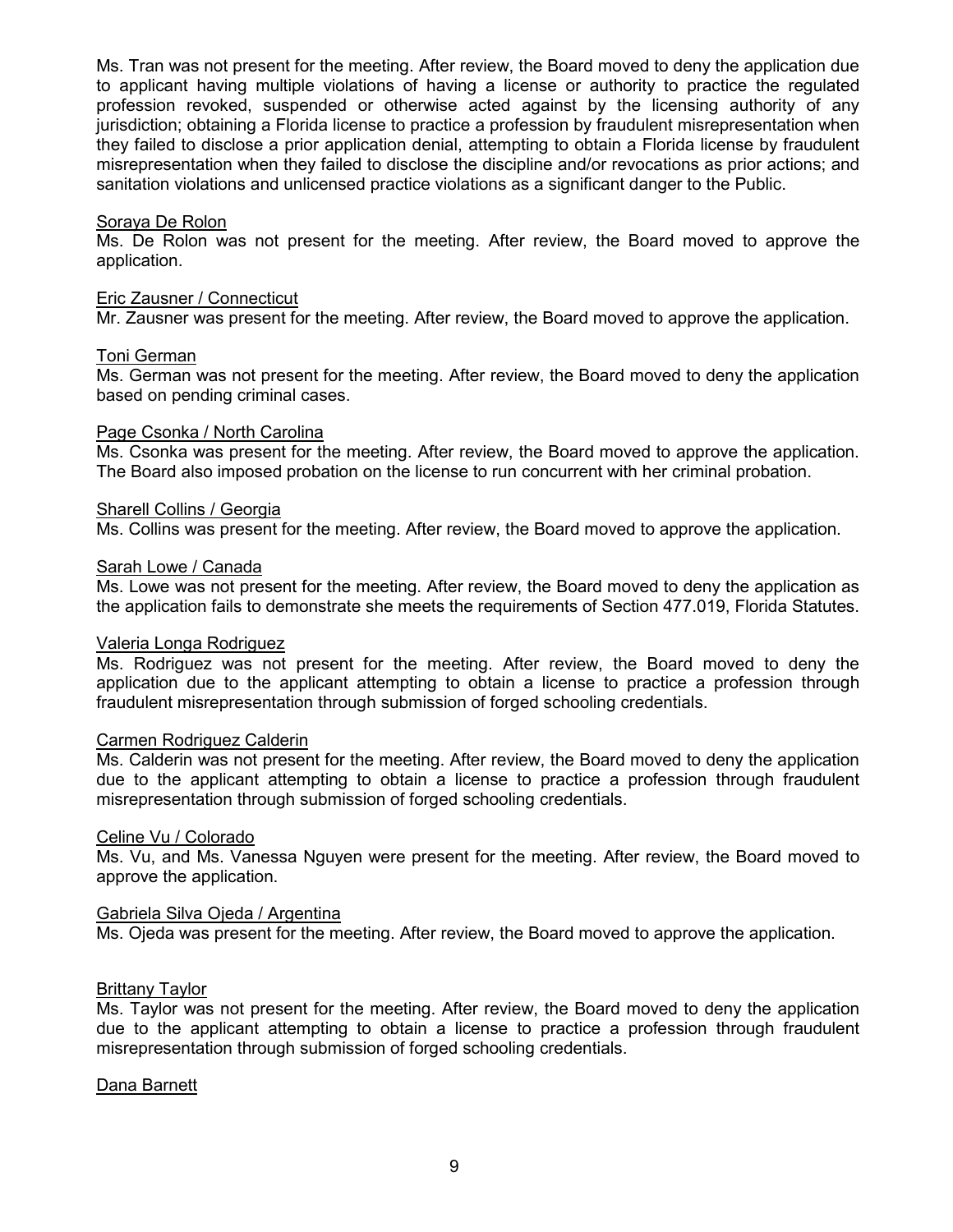Ms. Barnett and Mr. Thomas Saxton were present for the meeting. After review, the Board moved to approve the application. The Board also imposed probation on the license to run concurrent with her criminal probation.

#### Violeta Friestad / Nevada

Ms. Friestad was present for the meeting. After review, the Board moved to approve the application.

#### Elsa Cruz Morales

Ms. Morales was not present for the meeting. After review, the Board moved to approve the application.

#### Alexes Coats

Ms. Coats was not present for the meeting. After review, the Board moved to deny the application due to the applicant attempting to obtain a license to practice a profession through fraudulent misrepresentation through submission of forged schooling credentials.

#### Haime Ulloa

Ms. Ulloa was not present for the meeting. After review, the Board moved to deny the application due to previous outstanding discipline and the applicant being convicted of a crime or crimes which relate to the practice of cosmetology.

#### Klodiana Abedini / Albania

Ms. Abedini was not present for the meeting. After review, the Board moved to approve the application.

#### Ingledy Nogueira Ferreira / New York

Ms. Ferreira was not present for the meeting. After review, the Board moved to deny the application due to the applicant having a license or authority to practice the regulated profession (Barbers' Board) revoked, suspended or otherwise acted against by the licensing authority of any jurisdiction; obtaining a Florida Barber's license to practice a profession by bribery, by fraudulent misrepresentation, or through an error of the department or board; by submission of a SpanTran evaluation that was not genuine; and by failing to disclose as prior discipline revocation of a Florida Barber's license.

## **OTHER BUSINESS**

## **Board Attorney Report**

## 61G5-18.00015, (FAC) – Cosmetologist and Compensation Defined (definitions)

Ms. Lynette Norr, Assistant Attorney General, provided proposed language for the Board to review. The Board and other members of the public provided clarification and insight into the proposed language. Ms. Norr advised that she would bring this rule back to the July 2021 meeting for further discussion and input.

## **Executive Director Report**

## Financial Report for Period Ending December 2020

Ms. Krista Woodard, Executive Director, reported that the balance in the Board's operating account as of December 31, 2020, was over \$1.4 million, and the balance in the unlicensed activity account was \$3.2 million for the same period.